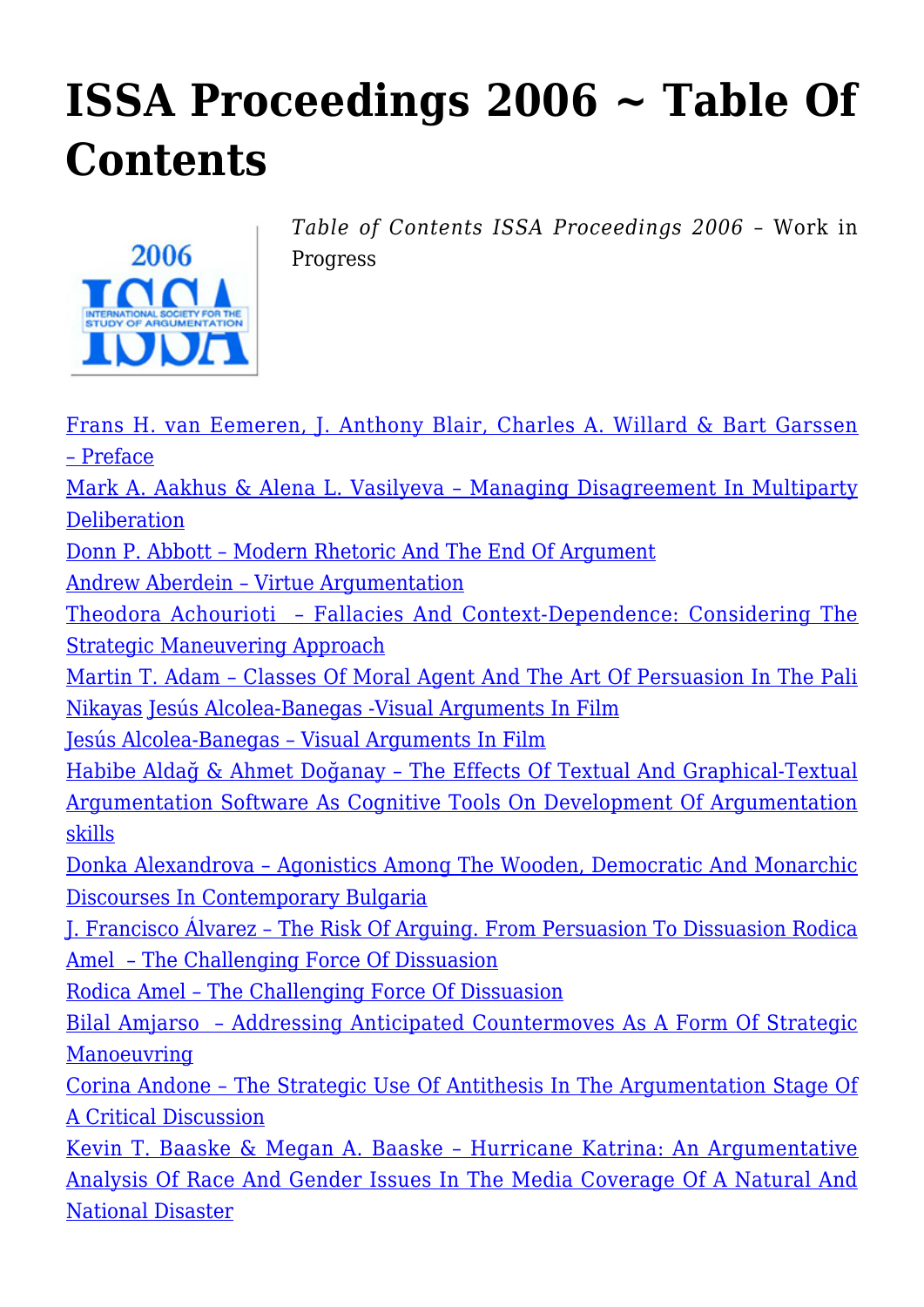[Susan J. Balter-Reitz & Karen A. Stewart – A Perfect Circle: Visual Argument Field](http://rozenbergquarterly.com/issa-proceedings-2006-a-perfect-circle-visual-argument-field-and-the-definition-of-the-middle-class/#.UqSJid3Ivbo) [And The Definition Of The Middle Class](http://rozenbergquarterly.com/issa-proceedings-2006-a-perfect-circle-visual-argument-field-and-the-definition-of-the-middle-class/#.UqSJid3Ivbo)

[Hilde van Belle – When You Don't Have Anything To Prove Strategic](http://rozenbergquarterly.com/issa-proceedings-2006-when-you-dont-have-anything-to-prove-strategic-manoeuvring-and-rhetorical-argumentation/#.UqSJs93Ivbo) [Manoeuvering And Rhetorical Argumentation](http://rozenbergquarterly.com/issa-proceedings-2006-when-you-dont-have-anything-to-prove-strategic-manoeuvring-and-rhetorical-argumentation/#.UqSJs93Ivbo)

[Lilian Bermejo Luque – The Justification Of The Normative Nature Of](http://rozenbergquarterly.com/issa-proceedings-2006-the-justification-of-the-normative-nature-of-argumentation-theory/#.UqSKLN3Ivbo) [Argumentation Theory](http://rozenbergquarterly.com/issa-proceedings-2006-the-justification-of-the-normative-nature-of-argumentation-theory/#.UqSKLN3Ivbo)

[Barbara A. Biesecker – Memorializing In A Time Of Terror: A Case Study Of Public](http://rozenbergquarterly.com/issa-proceedings-2006-memorializing-in-a-time-of-terror-a-case-study-of-public-argument/) [Argument](http://rozenbergquarterly.com/issa-proceedings-2006-memorializing-in-a-time-of-terror-a-case-study-of-public-argument/)

[Frans A.J. Birrer – Hidden Obstructions In Discussions Involving Conductive](http://rozenbergquarterly.com/issa-proceeding-2006-hidden-obstructions-in-discussions-involving-conductive-argumentation-core-and-surface-in-the-u-s-debate-on-the-use-of-data-mining-techniques-in-the-fight-against-terr/) [Argumentation. Core And Surface In The U.S. Debate On The Use Of Data Mining](http://rozenbergquarterly.com/issa-proceeding-2006-hidden-obstructions-in-discussions-involving-conductive-argumentation-core-and-surface-in-the-u-s-debate-on-the-use-of-data-mining-techniques-in-the-fight-against-terr/) [Techniques In The Fight Against Terrorism](http://rozenbergquarterly.com/issa-proceeding-2006-hidden-obstructions-in-discussions-involving-conductive-argumentation-core-and-surface-in-the-u-s-debate-on-the-use-of-data-mining-techniques-in-the-fight-against-terr/)

[J. Anthony Blair – Investigations And The Critical Discussion Model](http://rozenbergquarterly.com/issa-proceedings-2006-investigations-and-the-critical-discussion-model/)

[George Boger – A Foundational Principle Underlying Philosophy Of Argument](http://rozenbergquarterly.com/issa-proceedings-2006-a-foundational-principle-underlying-philosophy-of-argument/)

[Åsa Brumark – Argumentation At The Swedish Family Dinner Table](http://rozenbergquarterly.com/issa-proceedings-2006-argumentation-at-the-swedish-family-dinner-table/)

[Lilit Brutian – Arguments In Child Language](http://rozenbergquarterly.com/issa-proceedings-2006-arguments-in-child-language/)

[Andrew J. Burgess – Irony As Ethical Argumentation In Kierkegaard](http://rozenbergquarterly.com/issa-proceedings-2006-irony-as-ethical-argumentation-in-kierkegaard/)

[Ann E. Burnette & Wayne L. Kraemer – The Argumentative Framework Of](http://rozenbergquarterly.com/issa-proceedings-2006-the-argumentative-framework-of-imperial-righteousness-the-war-discourse-of-george-w-bush/) [Imperial Righteousness: The War Discourse Of George W. Bush](http://rozenbergquarterly.com/issa-proceedings-2006-the-argumentative-framework-of-imperial-righteousness-the-war-discourse-of-george-w-bush/)

[Damiano Canale & Giovanni Tuzet – The A Contrario Argument: A Scorekeeping](http://rozenbergquarterly.com/issa-proceedings-2006-the-a-contrario-argument-a-scorekeeping-model/) [Model](http://rozenbergquarterly.com/issa-proceedings-2006-the-a-contrario-argument-a-scorekeeping-model/)

[Linda Carozza – A Pragma-Dialectical Response To Feminist Concerns](http://rozenbergquarterly.com/issa-proceedings-2006-a-pragma-dialectical-response-to-feminist-concerns/)

[Adelino Cattani – Rules Of Refutation And Strategies Of Dissuasion In Debate](http://rozenbergquarterly.com/issa-proceedings-2006-rules-of-refutation-and-strategies-of-dissuasion-in-debate/)

[Leah Ceccarelli – Creating Controversy About Science And Technology](http://rozenbergquarterly.com/issa-proceedings-2006-creating-controversy-about-science-and-technology/)

[Mathieu Chaput & Milton N. Campos – A Pragma-Dialectical Analysis Of Online](http://rozenbergquarterly.com/issa-proceedings-2006-a-pragma-dialectical-analysis-of-online-political-argumentation/) [Political Argumentation](http://rozenbergquarterly.com/issa-proceedings-2006-a-pragma-dialectical-analysis-of-online-political-argumentation/)

[Sara Cigada – Past-Oriented And Future-Oriented Emotions In Argumentation For](http://rozenbergquarterly.com/issa-proceedings-2006-past-oriented-and-future-oriented-emotions-in-argumentation-for-europe-during-the-fifties/) [Europe During The Fifties](http://rozenbergquarterly.com/issa-proceedings-2006-past-oriented-and-future-oriented-emotions-in-argumentation-for-europe-during-the-fifties/)

[Daniel H. Cohen – Understanding, Arguments, And Explanations: Cognitive](http://rozenbergquarterly.com/issa-proceedings-2006-understanding-arguments-and-explanations-cognitive-transformations-and-the-limits-of-argumentation/) [Transformations And The Limits Of Argumentation](http://rozenbergquarterly.com/issa-proceedings-2006-understanding-arguments-and-explanations-cognitive-transformations-and-the-limits-of-argumentation/)

[Elisia L. Cohen – Rhetoric, Homeland Security, And Geopolitical Context: A](http://rozenbergquarterly.com/issa-proceedings-2006-rhetoric-homeland-security-and-geopolitical-context-a-comparative-argument-analysis-after-terror-strikes/) [Comparative Argument Analysis After Terror Strikes](http://rozenbergquarterly.com/issa-proceedings-2006-rhetoric-homeland-security-and-geopolitical-context-a-comparative-argument-analysis-after-terror-strikes/)

[Catherine Ann Collins – Seeing Is Believing: The Visual Diary Of Paul Wynne](http://rozenbergquarterly.com/issa-proceedings-2006-seeing-is-believing-the-visual-diary-of-paul-wynne/)

[Peter A. Cramer – Controversy Participation As A Function Of Direct Reported](http://rozenbergquarterly.com/issa-proceedings-2006-controversy-participation-as-a-function-of-direct-reported-speech-in-news/) [Speech In News](http://rozenbergquarterly.com/issa-proceedings-2006-controversy-participation-as-a-function-of-direct-reported-speech-in-news/)

[Nathaniel I. Córdova – Between Radical Democracy And Civic Virtue: Political](http://rozenbergquarterly.com/issa-proceedings-2006-between-radical-democracy-and-civic-virtue-political-piety-and-public-moral-argument/) [Piety And Public Moral Argument](http://rozenbergquarterly.com/issa-proceedings-2006-between-radical-democracy-and-civic-virtue-political-piety-and-public-moral-argument/)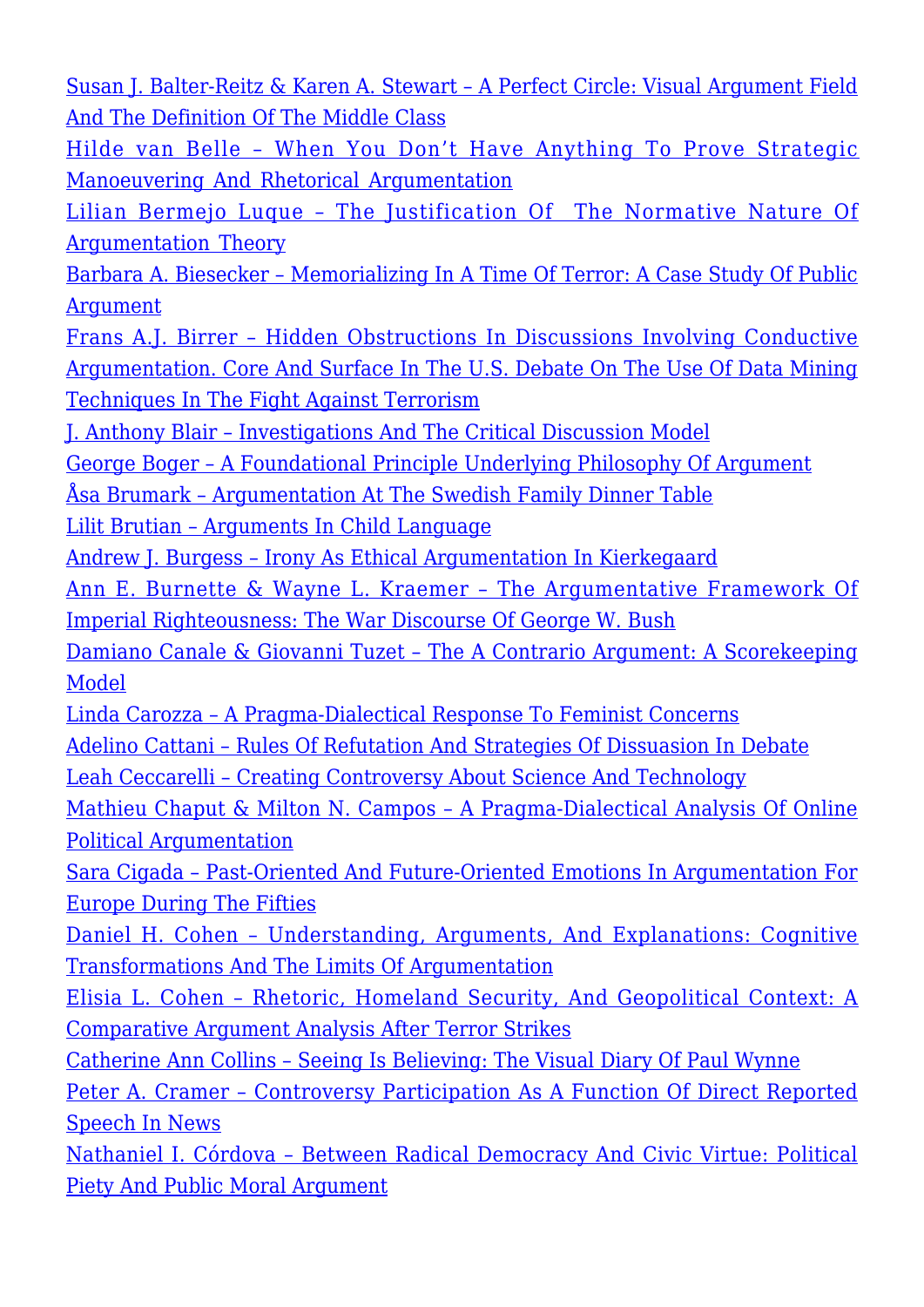[Robert T. Craig – Arguments About "Dialogue" In Practice And Theory](http://rozenbergquarterly.com/issa-proceedings-2006-arguments-about-dialogue-in-practice-and-theory/) [Chiara Degano – Argumentation Theory, Critical Discourse Analysis And Corpus](http://rozenbergquarterly.com/issa-proceedings-2006-argumentation-theory-critical-discourse-analysis-and-corpus-linguistics-a-case-study/) [Linguistics: A Case Study](http://rozenbergquarterly.com/issa-proceedings-2006-argumentation-theory-critical-discourse-analysis-and-corpus-linguistics-a-case-study/) [Antoni Diller – Understanding The Strategy Of Attacking Premises](http://rozenbergquarterly.com/issa-proceedings-2006-understanding-the-strategy-of-attacking-premises/) [Marianne Doury – A Bottom-Up Approach To Argument Schemes: The Case Of](http://rozenbergquarterly.com/issa-proceedings-2006-a-bottom-up-approach-to-argument-schemes-the-case-of-comparative-argument/) [Comparative Argument](http://rozenbergquarterly.com/issa-proceedings-2006-a-bottom-up-approach-to-argument-schemes-the-case-of-comparative-argument/) [M. Dufour – Didactics And Authority: Towards A Pragma-Didactical Approach](http://rozenbergquarterly.com/issa-proceedings-2006-didactics-and-authority-towards-a-pragma-didactical-approach/) [Danielle Endres – "Yucca Mountain Will Become Unhappy And Angry" : Culture,](http://rozenbergquarterly.com/issa-proceedings-2006-yucca-mountain-will-become-unhappy-and-angry-culture-metaphor-and-argument/) [Metaphor, and Argument](http://rozenbergquarterly.com/issa-proceedings-2006-yucca-mountain-will-become-unhappy-and-angry-culture-metaphor-and-argument/) [Ademar Ferreira – On The Role Of Pragmatics, Rhetoric And Dialectics In](http://rozenbergquarterly.com/issa-proceedings-2006-on-the-role-of-pragmatics-rhetoric-and-dialectics-in-scientific-controversies/) [Scientific Controversies](http://rozenbergquarterly.com/issa-proceedings-2006-on-the-role-of-pragmatics-rhetoric-and-dialectics-in-scientific-controversies/) [Eveline T. Feteris – A Normative Reconstruction Of Arguments From](http://rozenbergquarterly.com/issa-proceedings-2006-a-normative-reconstruction-of-arguments-from-reasonableness-in-the-justification-of-judicial-decisions/) [Reasonableness In The Justification Of Judicial Decisions](http://rozenbergquarterly.com/issa-proceedings-2006-a-normative-reconstruction-of-arguments-from-reasonableness-in-the-justification-of-judicial-decisions/) [Maurice A. Finocchiaro – Metadialogues And Meta-Arguments: Krabbe On](http://rozenbergquarterly.com/issa-proceedings-2006-metadialogues-and-meta-arguments-krabbe-on-formal-fallacy-criticism/) [Formal-Fallacy Criticism](http://rozenbergquarterly.com/issa-proceedings-2006-metadialogues-and-meta-arguments-krabbe-on-formal-fallacy-criticism/) [Gerd Fritz – Communication Principles For Controversies – An Historical](http://rozenbergquarterly.com/issa-proceedings-2006-communication-principles-for-controversies-an-historical-perspective/) [Perspective](http://rozenbergquarterly.com/issa-proceedings-2006-communication-principles-for-controversies-an-historical-perspective/) [Claudio Fuentes – Towards A "Pragma-Dramatic" Approach To Argumentation](http://rozenbergquarterly.com/issa-proceedings-2006-towards-a-pragma-dramatic-approach-to-argumentation/) [Richard Friemann – Pragma-Dialectics And A Unified Understanding Of](http://rozenbergquarterly.com/issa-proceedings-2006-pragma-dialectics-and-a-unified-understanding-of-interpersonal-disagreement/) [Interpersonal Disagreement](http://rozenbergquarterly.com/issa-proceedings-2006-pragma-dialectics-and-a-unified-understanding-of-interpersonal-disagreement/) [Giovanni Gobber – Some Remarks On Interrogativity And Argumentation](http://rozenbergquarterly.com/issa-proceedings-2006-some-remarks-on-interrogativity-and-argumentation/) [G.C. Goddu – Against Making The Linked-Convergent Distinction](http://rozenbergquarterly.com/issa-proceedings-2006-against-making-the-linked-convergent-distinction/) [G. Thomas Goodnight – The Duties Of Advocacy: Argumentation Under Conditions](http://rozenbergquarterly.com/issa-proceedings-2006-the-duties-of-advocacy-argumentation-under-conditions-of-disparity-asymmetry-and-difference/) [Of Disparity, Asymmetry, And Difference](http://rozenbergquarterly.com/issa-proceedings-2006-the-duties-of-advocacy-argumentation-under-conditions-of-disparity-asymmetry-and-difference/) [Jean Goodwin – Actually Existing Rules For Closing Argument](http://rozenbergquarterly.com/issa-proceedings-2006-actually-existing-rules-for-closing-argument/) [Trudy Govier – Duets, Cartoons, And Tragedies: Struggles With The Fallacy Of](http://rozenbergquarterly.com/issa-proceedings-2006-duets-cartoons-and-tragedies-struggles-with-the-fallacy-of-composition/) **[Composition](http://rozenbergquarterly.com/issa-proceedings-2006-duets-cartoons-and-tragedies-struggles-with-the-fallacy-of-composition/)** [Jim Gough – Accepting Premises And Systems Of Belief](http://rozenbergquarterly.com/issa-proceedings-2006-accepting-premises-and-systems-of-belief/) [Miriam Greenfeld – The Invocation Of Time Within Argumentative Discourse In An](http://rozenbergquarterly.com/issa-proceedings-2006-the-invocation-of-time-within-argumentative-discourse-in-an-asynchronous-internet-environment/) [Asynchronous Internet Environment](http://rozenbergquarterly.com/issa-proceedings-2006-the-invocation-of-time-within-argumentative-discourse-in-an-asynchronous-internet-environment/) [Alessandro Grilli – Argumentation, Keywords And Worldviews](http://rozenbergquarterly.com/issa-proceedings-2006-argumentation-keywords-and-worldviews/) [Bruce E. Gronbeck – Theorizing Visual Argumentation: Three Approaches To](http://rozenbergquarterly.com/issa-proceedings-2006-theorizing-visual-argumentation-three-approaches-to-jacob-riis/) [Jacob Riis](http://rozenbergquarterly.com/issa-proceedings-2006-theorizing-visual-argumentation-three-approaches-to-jacob-riis/) [Kati Hannken-Illjes – Undoing Premises. The Interrelation Of Argumentation And](http://rozenbergquarterly.com/issa-proceedings-2006-undoing-premises-the-interrelation-of-argumentation-and-narration-in-criminal-proceedings/) [Narration In Criminal Proceedings](http://rozenbergquarterly.com/issa-proceedings-2006-undoing-premises-the-interrelation-of-argumentation-and-narration-in-criminal-proceedings/) [Hans Vilhelm Hansen – Mill On Argumentation](http://rozenbergquarterly.com/issa-proceedings-2006-mill-on-argumentation/) [Gerard Hauser & Virginia C. Sanprie – Women In Combat: Arguments Against](http://rozenbergquarterly.com/issa-proceedings-2006-women-in-combat-arguments-against-military-women-in-combat-through-media-depictions-of-jessica-lynch-and-lynndie-england/)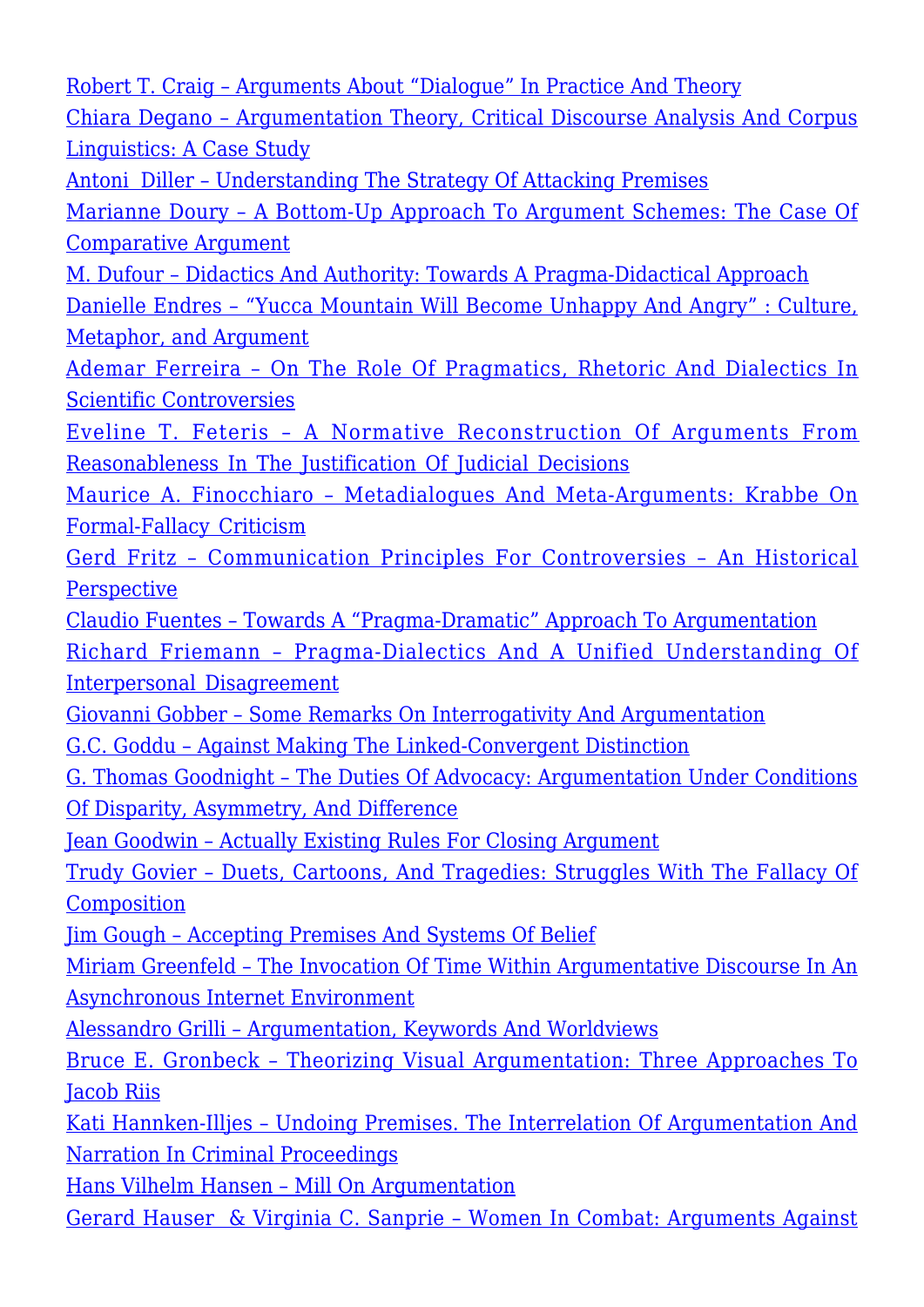[Military Women In Combat Through Media Depictions Of Jessica Lynch And](http://rozenbergquarterly.com/issa-proceedings-2006-women-in-combat-arguments-against-military-women-in-combat-through-media-depictions-of-jessica-lynch-and-lynndie-england/) [Lynndie England](http://rozenbergquarterly.com/issa-proceedings-2006-women-in-combat-arguments-against-military-women-in-combat-through-media-depictions-of-jessica-lynch-and-lynndie-england/)

[Mika Hietanen – The Gospel Of Matthew As An Argument](http://rozenbergquarterly.com/issa-proceedings-2006-the-gospel-of-matthew-as-an-argument/)

[David Hitchcock – Why There Is No Argumentum Ad Hominem Fallacy](http://rozenbergquarterly.com/issa-proceedings-2006-why-there-is-no-argumentum-ad-hominem-fallacy/)

[John Hoaglund – Informal Logic And Pragma Dialectics](http://rozenbergquarterly.com/issa-proceedings-2006-informal-logic-and-pragma-dialectics/)

[Hanns Hohmann – Legal Arguments For Political Violence: The Assassination Of](http://rozenbergquarterly.com/issa-proceedings-2006-legal-arguments-for-political-violence-the-assassination-of-the-duke-of-orleans-1407/) [The Duke Of Orléans \(1407\)](http://rozenbergquarterly.com/issa-proceedings-2006-legal-arguments-for-political-violence-the-assassination-of-the-duke-of-orleans-1407/)

[Michael Hoppmann – Dialectical Ideal And Dialectical Training](http://rozenbergquarterly.com/issa-proceedings-2006-dialectical-ideal-and-dialectical-training/)

[Isabela Ieţcu-Fairclough – 'Status Groups' Or A 'Free Market Of Ideas'? An](http://rozenbergquarterly.com/issa-proceedings-2006-status-groups-or-a-free-market-of-ideas-an-analysis-of-a-romanian-intellectual-polemic-in-pragma-dialectical-and-critical-discourse-analyti/) [Analysis Of A Romanian Intellectual Polemic In Pragma-Dialectical And Critical](http://rozenbergquarterly.com/issa-proceedings-2006-status-groups-or-a-free-market-of-ideas-an-analysis-of-a-romanian-intellectual-polemic-in-pragma-dialectical-and-critical-discourse-analyti/) [Discourse-Analytical Terms](http://rozenbergquarterly.com/issa-proceedings-2006-status-groups-or-a-free-market-of-ideas-an-analysis-of-a-romanian-intellectual-polemic-in-pragma-dialectical-and-critical-discourse-analyti/)

[Cornelia Ilie – Argument Refutation Through Definitions And Re-Definitions](http://rozenbergquarterly.com/issa-proceedings-2006-argument-refutation-through-definitions-and-re-definitions/) [Hengameh Irandoust – A Pragmatic Analysis Of Critique And Evaluation](http://rozenbergquarterly.com/issa-proceedings-2006-a-pragmatic-analysis-of-critique-and-evaluation/)

[Michael Janas – What Is The KKK: Metonymy And Synecdoche In Arguments](http://rozenbergquarterly.com/issa-proceedings-2006-what-is-the-kkk-metonymy-and-synecdoche-in-arguments-about-racism/) [About Racism](http://rozenbergquarterly.com/issa-proceedings-2006-what-is-the-kkk-metonymy-and-synecdoche-in-arguments-about-racism/)

[Sharon Jessop – Citizenship Education And The Teaching Of Argumentation In](http://rozenbergquarterly.com/issa-proceedings-2006-citizenship-education-and-the-teaching-of-argumentation-in-schools/) **[Schools](http://rozenbergquarterly.com/issa-proceedings-2006-citizenship-education-and-the-teaching-of-argumentation-in-schools/)** 

[Ralph Jessop – Undesirable Passions: Utopia's Emotionless Rationality](http://rozenbergquarterly.com/issa-proceedings-2006-undesirable-passions-utopias-emotionless-rationality/)

[Ralph H. Johnson – Responding To Objections](http://rozenbergquarterly.com/issa-proceedings-2006-responding-to-objections/)

[Charlotte Jørgensen – The Relevance Of Intention In Argument Evaluation](http://rozenbergquarterly.com/issa-proceedings-2006-the-relevance-of-intention-in-argument-evaluation/)

[Mary L. Kahl – An Analysis Of Argument In George Washington's Newburgh](http://rozenbergquarterly.com/issa-proceedings-2006-an-analysis-of-argument-in-george-washingtons-newburgh-address-address-to-the-officers-of-the-army-march-15-1783/) [Address: "Address To The Officers Of The Army," March 15, 1783](http://rozenbergquarterly.com/issa-proceedings-2006-an-analysis-of-argument-in-george-washingtons-newburgh-address-address-to-the-officers-of-the-army-march-15-1783/)

[Tomohiro Kanke – Reshaping Emperor Hirohito's Persona: A Study Of](http://rozenbergquarterly.com/issa-proceedings-2006-reshaping-emperor-hirohitos-persona-a-study-of-fragmented-arguments-in-multiple-texts/) [Fragmented Arguments In Multiple Texts](http://rozenbergquarterly.com/issa-proceedings-2006-reshaping-emperor-hirohitos-persona-a-study-of-fragmented-arguments-in-multiple-texts/)

[Fred J. Kauffeld – Grice's Analysis Of Utterance-Meaning And Cicero's](http://rozenbergquarterly.com/issa-proceedings-2006-grices-analysis-of-utterance-meaning-and-ciceros-catilinarian-apostrophe/) [Catilinarian Apostrophe](http://rozenbergquarterly.com/issa-proceedings-2006-grices-analysis-of-utterance-meaning-and-ciceros-catilinarian-apostrophe/)

[Zornitsa Keremidchieva – The Argument Of Print: State Sovereignty And The](http://rozenbergquarterly.com/issa-proceedings-2006-the-argument-of-print-state-sovereignty-and-the-publication-of-u-s-congressional-debates/) [Publication Of U.S Congressional Debates](http://rozenbergquarterly.com/issa-proceedings-2006-the-argument-of-print-state-sovereignty-and-the-publication-of-u-s-congressional-debates/)

[Manfred Kienpointner – Revolutionary rhetoric. Georg Büchner's "Der Hessische](http://rozenbergquarterly.com/issa-proceedings-2006-revolutionary-rhetoric-georg-buchners-der-hessische-landbote-1834-a-case-study/) [Landbote" \(1834\). A case study](http://rozenbergquarterly.com/issa-proceedings-2006-revolutionary-rhetoric-georg-buchners-der-hessische-landbote-1834-a-case-study/)

[Sheila J. Kindred – Resort To Persuasive Authority: The Use And Abuse Of Legal](http://rozenbergquarterly.com/issa-proceedings-2006-resort-to-persuasive-authority-the-use-and-abuse-of-legal-argument-in-political-discourse/) [Argument In Political Discourse](http://rozenbergquarterly.com/issa-proceedings-2006-resort-to-persuasive-authority-the-use-and-abuse-of-legal-argument-in-political-discourse/)

[Susan L. Kline – Displaying Reasonableness: Developmental Changes In Two](http://rozenbergquarterly.com/issa-proceedings-2006-displaying-reasonableness-developmental-changes-in-two-argument-practices/) [Argument Practices](http://rozenbergquarterly.com/issa-proceedings-2006-displaying-reasonableness-developmental-changes-in-two-argument-practices/)

[Geoffrey D. Klinger – Arguing Against The Capitalist State: The Rhetorical And](http://rozenbergquarterly.com/issa-proceedings-2006-arguing-against-the-capitalist-state-the-rhetorical-and-ideological-struggles-of-eugene-victor-debsi/) [Ideological Struggles Of Eugene Victor Debs](http://rozenbergquarterly.com/issa-proceedings-2006-arguing-against-the-capitalist-state-the-rhetorical-and-ideological-struggles-of-eugene-victor-debsi/)

[Christian Kock – The Domain Of Rhetorical Argumentation](http://rozenbergquarterly.com/issa-proceedings-2006-the-domain-of-rhetorical-argumentation/)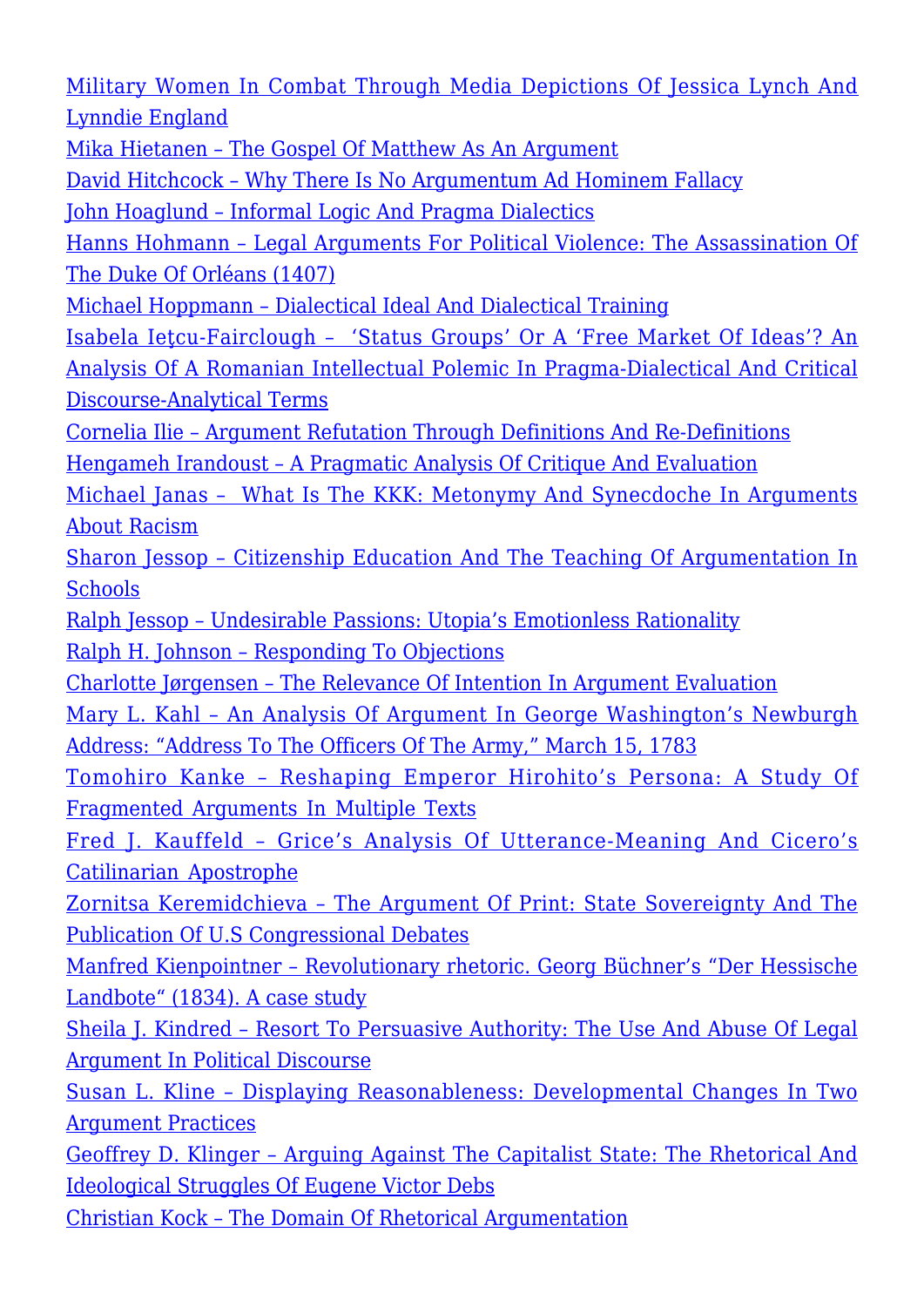[László I. Komlósi – Perelman's Vision: Argumentation Schemes As Examples Of](http://rozenbergquarterly.com/issa-proceedings-2006-perelmans-vision-argumentation-schemes-as-examples-of-generic-conceptualization-in-everyday-reasoning-practices/) [Generic Conceptualization In Everyday Reasoning Practices](http://rozenbergquarterly.com/issa-proceedings-2006-perelmans-vision-argumentation-schemes-as-examples-of-generic-conceptualization-in-everyday-reasoning-practices/) [Marcin Koszowy – A Methodological Approach To Argument Evaluation](http://rozenbergquarterly.com/issa-proceedings-2006-a-methodological-approach-to-argument-evaluation/) [Erik C. W. Krabbe – On How To Get Beyond The Opening Stage](http://rozenbergquarterly.com/issa-proceedings-2006-on-how-to-get-beyond-the-opening-stage/) [A. J. Kreider – Informal Fallacies As Inferences To The Best Explanation](http://rozenbergquarterly.com/issa-proceedings-2006-informal-fallacies-as-inferences-to-the-best-explanation/) [Tone Kvernbekk – Theory And Practice: A Metatheoretical Contribution](http://rozenbergquarterly.com/issa-proceedings-2006-theory-and-practice-a-metatheoretical-contribution/) [Gábor Kutrovátz – A Role For Dialectic In Science Studies](http://rozenbergquarterly.com/issa-proceedings-2006-a-role-for-dialectic-in-science-studies/) [Jan Albert van Laar – Confrontational Manoeuvring By Pointing Out A Pragmatic](http://rozenbergquarterly.com/issa-proceedings-2006-confrontational-manoeuvring-by-pointing-out-a-pragmatic-inconsistency/) **[Inconsistency](http://rozenbergquarterly.com/issa-proceedings-2006-confrontational-manoeuvring-by-pointing-out-a-pragmatic-inconsistency/)** [Michael Leff – Ad Hominem Argument In The Bush/Kerry Presidential Debates](http://rozenbergquarterly.com/issa-proceedings-2006-ad-hominem-argument-in-the-bushkerry-presidential-debates/) [José Julio León – Justice As Argumentation](http://rozenbergquarterly.com/issa-proceedings-2006-justice-as-argumentation/) [Thomas M. Lessl – Scientific Demarcation And Metascience: The National](http://rozenbergquarterly.com/issa-proceedings-2006-scientific-demarcation-and-metascience-the-national-academy-of-sciences-on-the-greenhouse-effect-and-neo-darwinism/) [Academy Of Sciences On The Greenhouse Effect And Neo-Darwinism](http://rozenbergquarterly.com/issa-proceedings-2006-scientific-demarcation-and-metascience-the-national-academy-of-sciences-on-the-greenhouse-effect-and-neo-darwinism/) [Elena Lisanyuk – Russian Political Talk Show: Glamour Of Argumentative](http://rozenbergquarterly.com/xissa-proceedings-2006-russian-political-talk-show-glamour-of-argumentative-discussion-a-case-study/) [Discussion – A Case Study](http://rozenbergquarterly.com/xissa-proceedings-2006-russian-political-talk-show-glamour-of-argumentative-discussion-a-case-study/) [Sacha Mandelcwajg & Michel Marcoccia – The Definition And The Negotiation Of](http://rozenbergquarterly.com/issa-proceedings-2006-the-definition-and-the-negotiation-of-the-norms-of-discussion-in-newsgroups-which-communication-ideal/) [The Norms Of Discussion In Newsgroups: Which Communication Ideal?](http://rozenbergquarterly.com/issa-proceedings-2006-the-definition-and-the-negotiation-of-the-norms-of-discussion-in-newsgroups-which-communication-ideal/) [Beth Innocenti Manolescu – Shaming Into Argumentation](http://rozenbergquarterly.com/issa-proceedings-2006-shaming-into-argumentation/) [Roberto Marafioti – Argumentation In Debate: The Parliamentary Speech In](http://rozenbergquarterly.com/issa-proceedings-2006-argumentation-in-debate-the-parliamentary-speech-in-critical-contexts/) [Critical Contexts](http://rozenbergquarterly.com/issa-proceedings-2006-argumentation-in-debate-the-parliamentary-speech-in-critical-contexts/) [Roberto Marafioti, Zelma Dumm & María Elena Bitonte – Argumentation And](http://rozenbergquarterly.com/issa-proceedings-2006-argumentation-and-counter-argumentation-using-a-diaphonic-appropiation-in-a-parlamentary/) [Counter-Argumentation Using A Diaphonic Appropiation In A Parlamentary](http://rozenbergquarterly.com/issa-proceedings-2006-argumentation-and-counter-argumentation-using-a-diaphonic-appropiation-in-a-parlamentary/) [Vesel Memedi – The Role Of A Third Party In Argumentative Discourse](http://rozenbergquarterly.com/issa-proceedings-2006-the-role-of-a-third-party-in-argumentative-discourse/) [Raphaël Micheli – The Argumentative Construction Of Emotions: The Example Of](http://rozenbergquarterly.com/issa-proceedings-2006-the-argumentative-construction-of-emotions-the-example-of-indignation-in-pro-life-rhetoric/) [Indignation In Pro-Life Rhetoric](http://rozenbergquarterly.com/issa-proceedings-2006-the-argumentative-construction-of-emotions-the-example-of-indignation-in-pro-life-rhetoric/) [Marta Mignini – Strategic Maneuvering In Banks' Annual Reports](http://rozenbergquarterly.com/issa-proceedings-2006-strategic-maneuvering-in-banks-annual-reports/) [Gordon R. Mitchell – Ehninger's Argument Violin](http://rozenbergquarterly.com/issa-proceedings-2006-ehningers-argument-violin/) [Dima Mohammed – Towards A Pragma-Dialectical Approach To Negotiation](http://rozenbergquarterly.com/issa-proceedings-2006-towards-a-pragma-dialectical-approach-to-negotiation/) [Jeremy Morris – Pragmatic Reflexivity In Self-defeating And Self-justifying](http://rozenbergquarterly.com/issa-proceedings-2006-pragmatic-reflexivity-in-self-defeating-and-self-justifying-expressions/) **[Expressions](http://rozenbergquarterly.com/issa-proceedings-2006-pragmatic-reflexivity-in-self-defeating-and-self-justifying-expressions/)** [Daniel J. O'Keefe – Normatively Responsible Advocacy: Some Provocations From](http://rozenbergquarterly.com/issa-proceedings-2006-normatively-responsible-advocacy-some-provocations-from-persuasion-effects-research/) [Persuasion Effects Research](http://rozenbergquarterly.com/issa-proceedings-2006-normatively-responsible-advocacy-some-provocations-from-persuasion-effects-research/) [Hiroko Okuda – Prime Minister Mori's Controversial "Divine Nation" Remarks: A](http://rozenbergquarterly.com/issa-proceedings-2006-prime-minister-moris-controversial-divine-nation-remarks-a-case-study-of-japanese-political-communication-strategies/) [Case Study Of Japanese Political Communication Strategies](http://rozenbergquarterly.com/issa-proceedings-2006-prime-minister-moris-controversial-divine-nation-remarks-a-case-study-of-japanese-political-communication-strategies/) [Edward Panetta – Obscuring The Facts: The Bush Administration And The](http://rozenbergquarterly.com/issa-proceedings-2006-obscuring-the-facts-the-bush-administration-and-the-politicization-of-science-in-the-greenhouse-debate/) [Politicization Of Science In The Greenhouse Debate](http://rozenbergquarterly.com/issa-proceedings-2006-obscuring-the-facts-the-bush-administration-and-the-politicization-of-science-in-the-greenhouse-debate/) [Georgios Papagounos & Manolis Polychronides – On Relevance](http://rozenbergquarterly.com/issa-proceedings-2006-on-relevance/)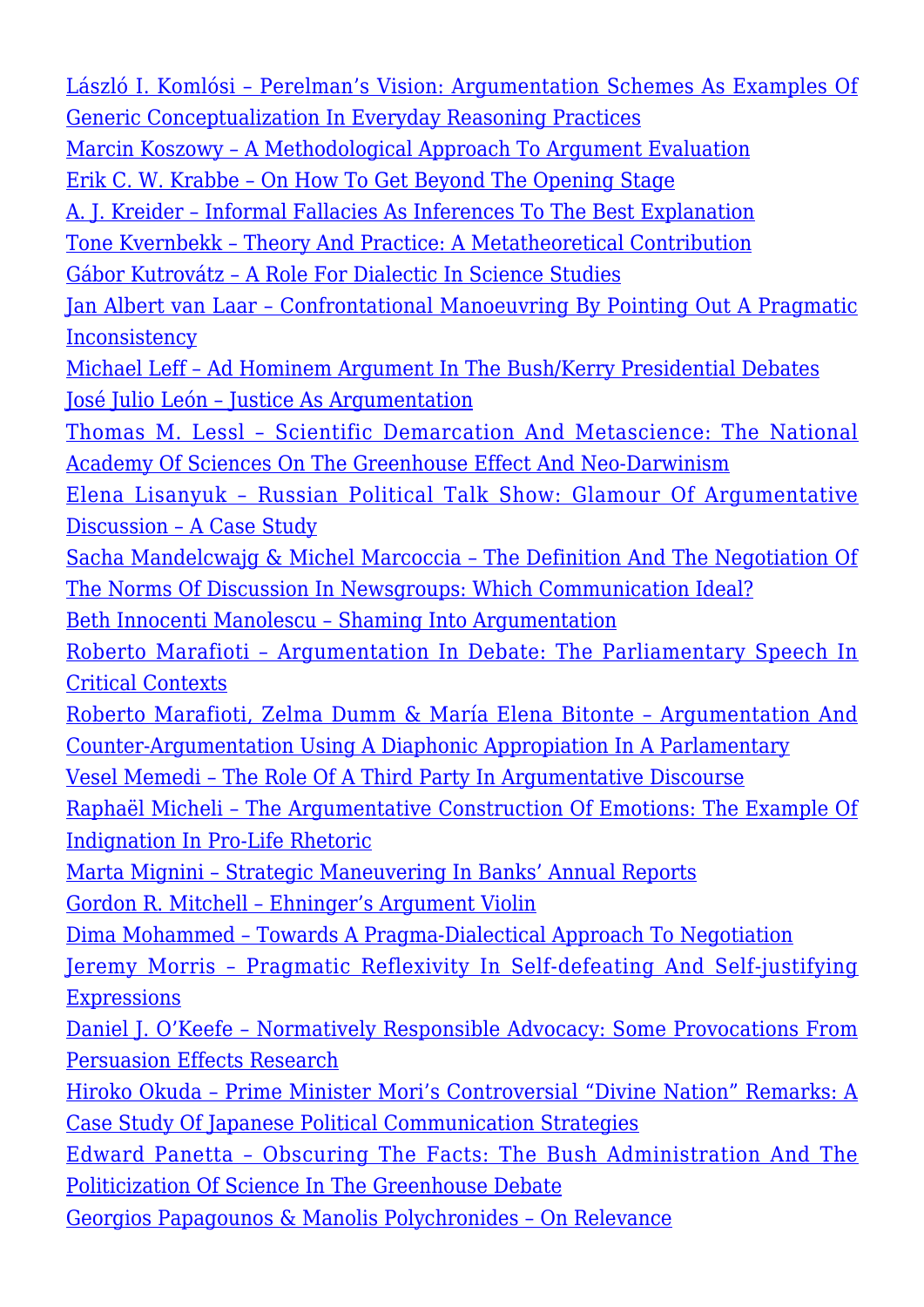[Donn W. Parson & George Ziegelmueller – Rhetorical Irony: Problems And](http://rozenbergquarterly.com/issa-proceedings-2006-rhetorical-irony-problems-and-possibilities/) [Possibilities](http://rozenbergquarterly.com/issa-proceedings-2006-rhetorical-irony-problems-and-possibilities/)

[Marijan Pavčnik – The Rule Of Law Argument \(Its Elements And Some Open](http://rozenbergquarterly.com/issa-proceedings-2006-the-rule-of-law-argument-its-elements-and-some-open-questions-and-cases/) [Questions And Cases\)](http://rozenbergquarterly.com/issa-proceedings-2006-the-rule-of-law-argument-its-elements-and-some-open-questions-and-cases/)

[Roosmaryn Pilgram & Leah E. Polcar – Questioning The Fallacy Of Many](http://rozenbergquarterly.com/issa-proceedings-2006-questioning-the-fallacy-of-many-questions/) **Ouestions** 

[H. José Plug – Evaluating Attacks On The Credibility Of Politicians In Political](http://rozenbergquarterly.com/issa-proceedings-2006-evaluating-attacks-on-the-credibility-of-politicians-in-political-debates/) [Debates](http://rozenbergquarterly.com/issa-proceedings-2006-evaluating-attacks-on-the-credibility-of-politicians-in-political-debates/)

[Leah E. Polcar – Question-Reply Argumentation Reconsidered: A Pragma-](http://rozenbergquarterly.com/issa-proceedings-2006-question-reply-argumentation-reconsidered-a-pragma-dialectical-account-of-how-questions-and-answers-are-used-in-critical-discussion/)[Dialectical Account Of How Questions And Answers Are Used In Critical](http://rozenbergquarterly.com/issa-proceedings-2006-question-reply-argumentation-reconsidered-a-pragma-dialectical-account-of-how-questions-and-answers-are-used-in-critical-discussion/) **[Discussion](http://rozenbergquarterly.com/issa-proceedings-2006-question-reply-argumentation-reconsidered-a-pragma-dialectical-account-of-how-questions-and-answers-are-used-in-critical-discussion/)** 

[Marian Pijnenburg – Quote … Unquote. Direct Quotation As A Strategic](http://rozenbergquarterly.com/issa-proceedings-2006-quote-unquote-direct-quotation-as-a-strategic-manoeuvre-in-the-confrontation-stage/) [Manoeuvre In The Confrontation Stage](http://rozenbergquarterly.com/issa-proceedings-2006-quote-unquote-direct-quotation-as-a-strategic-manoeuvre-in-the-confrontation-stage/)

[Karen Rasmussen – Warranting Spiritual Reclamation In Chicana Literature](http://rozenbergquarterly.com/issa-proceedings-2006-warranting-spiritual-reclamation-in-chicana-literature/)

[Angela G. Ray – Arguments For Popular Audiences: Early U.S. Woman's Rights](http://rozenbergquarterly.com/issa-proceedings-2006-arguments-for-popular-audiences-early-u-s-womans-rights-advocacy-in-the-lyceum-lectures-of-elizabeth-oakes-smith/) [Advocacy In The Lyceum Lectures Of Elizabeth Oakes Smith](http://rozenbergquarterly.com/issa-proceedings-2006-arguments-for-popular-audiences-early-u-s-womans-rights-advocacy-in-the-lyceum-lectures-of-elizabeth-oakes-smith/)

[M.A. van Rees – Dissociation: Between Rhetorical Success And Dialectical](http://rozenbergquarterly.com/issa-proceedings-2006-dissociation-between-rhetorical-success-and-dialectical-soundness/) [Soundness](http://rozenbergquarterly.com/issa-proceedings-2006-dissociation-between-rhetorical-success-and-dialectical-soundness/)

[Anna Carolina Regner – The Polemical Interaction Between Darwin And Mivart: A](http://rozenbergquarterly.com/issa-proceedings-2006-the-polemical-interaction-between-darwin-and-mivart-a-lesson-on-refuting-objections/) [Lesson On Refuting Objections](http://rozenbergquarterly.com/issa-proceedings-2006-the-polemical-interaction-between-darwin-and-mivart-a-lesson-on-refuting-objections/)

[Martin Reisigl – The Dynamics Of Right-Wing Populist Argumentation In Austria](http://rozenbergquarterly.com/issa-proceedings-2006-the-dynamics-of-right-wing-populist-argumentation-in-austria/) [Pedro Reygadas & Josefina Guzman – Visual Schematization: Advertising And](http://rozenbergquarterly.com/issa-proceedings-2006-visual-schematization-advertising-and-gender-in-mexico/) [Gender In Mexico](http://rozenbergquarterly.com/issa-proceedings-2006-visual-schematization-advertising-and-gender-in-mexico/)

[John Rief – Talking At Cross Purposes: Violating Higher-Order Conditions With](http://rozenbergquarterly.com/issa-proceedings-2006-talking-at-cross-purposes-violating-higher-order-conditions-with-oppositional-arguments/) [Oppositional Arguments](http://rozenbergquarterly.com/issa-proceedings-2006-talking-at-cross-purposes-violating-higher-order-conditions-with-oppositional-arguments/)

[Patricia Riley, Thomas Hollihan & James F. Klumpp – On Taking The UN Seriously](http://rozenbergquarterly.com/issa-proceedings-2006-on-taking-the-un-seriously-as-a-site-for-public-arguments-does-the-un-have-a-role-in-the-21st-century/) [As A Site For Public Arguments: Does The UN Have A Role In The 21st Century?](http://rozenbergquarterly.com/issa-proceedings-2006-on-taking-the-un-seriously-as-a-site-for-public-arguments-does-the-un-have-a-role-in-the-21st-century/) [Juho Ritola – On Justified Belief In The Link Of An Argument](http://rozenbergquarterly.com/issa-proceedings-2006-on-justified-belief-in-the-link-of-an-argument/)

[Robert C. Rowland – Purpose, Argument Fields, And Theoretical Justification](http://rozenbergquarterly.com/issa-proceedings-2006-purpose-argument-fields-and-theoretical-justification/) [Lambèr Royakkers & Bart van Klink – Equality In Utilitarian Reasoning Or: How](http://rozenbergquarterly.com/issa-proceedings-2006-equality-in-utilitarian-reasoning-or-how-useful-is-the-pragma-dialectical-approach-as-an-analytical-and-critical-tool/) [Useful Is The Pragma-Dialectical Approach As An Analytical And Critical Tool?](http://rozenbergquarterly.com/issa-proceedings-2006-equality-in-utilitarian-reasoning-or-how-useful-is-the-pragma-dialectical-approach-as-an-analytical-and-critical-tool/)

[Sara Rubinelli, Peter J. Schulz & Kent Nakamoto – Reading Direct-To-Consumer](http://rozenbergquarterly.com/issa-proceedings-2006-reading-direct-to-consumer-advertising-of-prescription-medicine-a-qualitative-study-from-argumentation-theory-on-its-dialectical-and-rhetorical-features/) [Advertising Of Prescription Medicine. A Qualitative Study From Argumentation](http://rozenbergquarterly.com/issa-proceedings-2006-reading-direct-to-consumer-advertising-of-prescription-medicine-a-qualitative-study-from-argumentation-theory-on-its-dialectical-and-rhetorical-features/) [Theory On Its Dialectical And Rhetorical Features](http://rozenbergquarterly.com/issa-proceedings-2006-reading-direct-to-consumer-advertising-of-prescription-medicine-a-qualitative-study-from-argumentation-theory-on-its-dialectical-and-rhetorical-features/)

[Mirela Saim – Reforming The Jews, Rejecting Marginalization: The 1799 German](http://rozenbergquarterly.com/issa-proceedings-2006-reforming-the-jews-rejecting-marginalization-the-1799-german-debate-on-jewish-emancipation-in-its-controversy-context/) [Debate On Jewish Emancipation In Its Controversy Context](http://rozenbergquarterly.com/issa-proceedings-2006-reforming-the-jews-rejecting-marginalization-the-1799-german-debate-on-jewish-emancipation-in-its-controversy-context/)

[Margareth Sandvik – The Rhetoric Of Emotions In Political Argumentation](http://rozenbergquarterly.com/issa-proceedings-2006-the-rhetoric-of-emotions-in-political-argumentation/)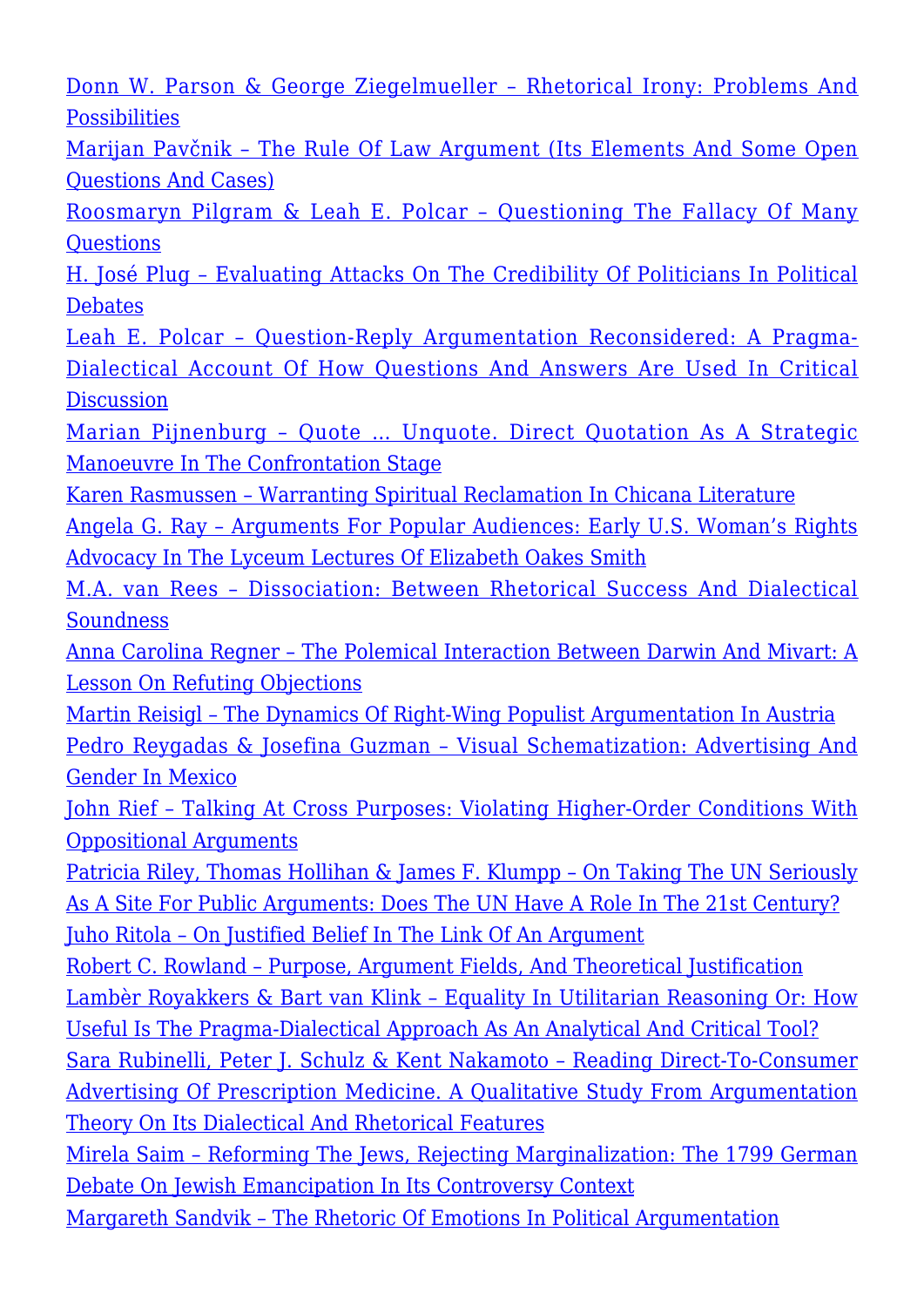[Janice Schuetz – A Typology Of Arguments In U.S. Judicial Opinions About](http://rozenbergquarterly.com/issa-proceedings-2006-a-typology-of-arguments-in-u-s-judicial-opinions-about-immigration/) [Immigration](http://rozenbergquarterly.com/issa-proceedings-2006-a-typology-of-arguments-in-u-s-judicial-opinions-about-immigration/)

[Susan A. Sci – Aesthetic Reason: Expanding The Role Of Argumentation &](http://rozenbergquarterly.com/issa-proceedings-2006-aesthetic-reason-expanding-the-role-of-argumentation-deliberation-within-aesthetic-theory/) [Deliberation Within Aesthetic Theory](http://rozenbergquarterly.com/issa-proceedings-2006-aesthetic-reason-expanding-the-role-of-argumentation-deliberation-within-aesthetic-theory/)

[Marita Seppänen – The Quality Of Argumentation In Masters Theses](http://rozenbergquarterly.com/issa-proceedings-2006-the-quality-of-argumentation-in-masters-theses/)

[Michael J. Shaffer – The Ad Verecundiam Fallacy And Appeals To Expert](http://rozenbergquarterly.com/issa-proceedings-2006-the-ad-verecundiam-fallacy-and-appeals-to-expert-testimony/) **[Testimony](http://rozenbergquarterly.com/issa-proceedings-2006-the-ad-verecundiam-fallacy-and-appeals-to-expert-testimony/)** 

[M. Siderits – Contradiction In Madhyamaka Buddhist Argumentation](http://rozenbergquarterly.com/issa-proceedings-2006-contradiction-in-madhyamaka-buddhist-argumentation/)

[Harvey Siegel & John Biro – Rationality, Reasonableness, And Critical](http://rozenbergquarterly.com/issa-proceedings-2006-rationality-reasonableness-and-critical-rationalism-problems-with-the-pragma-dialectical-view/) [Rationalism: Problems With The Pragma-Dialectical View](http://rozenbergquarterly.com/issa-proceedings-2006-rationality-reasonableness-and-critical-rationalism-problems-with-the-pragma-dialectical-view/)

[Anders Sigrell – The Normativity Of The Progymnasmata Exercises](http://rozenbergquarterly.com/issa-proceedings-2006-the-normativity-of-the-progymnasmata-exercises/)

[Virgílio Afonso da Silva – Legal Argumentation, Constitutional Interpretation, And](http://rozenbergquarterly.com/issa-proceedings-2006-legal-argumentation-constitutional-interpretation-and-presumption-of-constitutionality/) [Presumption Of Constitutionality](http://rozenbergquarterly.com/issa-proceedings-2006-legal-argumentation-constitutional-interpretation-and-presumption-of-constitutionality/)

[Alla V. Smirnova -Why Do Journalists Quote Other People, Or On The Functions Of](http://rozenbergquarterly.com/issa-proceedings-2006-why-do-journalists-quote-other-people-or-on-the-functions-of-reported-speech-in-argumentative-newspaper-discourse/) [Reported Speech In Argumentative Newspaper Discourse](http://rozenbergquarterly.com/issa-proceedings-2006-why-do-journalists-quote-other-people-or-on-the-functions-of-reported-speech-in-argumentative-newspaper-discourse/)

[A. Francisca Snoeck Henkemans – Manoeuvring Strategically With Rhetorical](http://rozenbergquarterly.com/issa-proceedings-2006-manoeuvring-strategically-with-rhetorical-questions/) **Ouestions** 

[Tim Steffensmeier – Arguments Across Symbolic Forms: An Analysis Of](http://rozenbergquarterly.com/issa-proceedings-2006-arguments-across-symbolic-forms-an-analysis-of-presidential-popularity/) [Presidential Popularity](http://rozenbergquarterly.com/issa-proceedings-2006-arguments-across-symbolic-forms-an-analysis-of-presidential-popularity/)

[Kevin A. Stein, Suzanne Larson & Lionel A. Grady – Antapologia Arguments](http://rozenbergquarterly.com/issa-proceedings-2006-antapologia-arguments-during-the-hurricane-katrina-disaster/) [During The Hurricane Katrina Disaster](http://rozenbergquarterly.com/issa-proceedings-2006-antapologia-arguments-during-the-hurricane-katrina-disaster/)

[Takeshi Suzuki – A Fantasy Theme Analysis Of Prime Minister Koizumi's](http://rozenbergquarterly.com/issa-proceedings-2006-a-fantasy-theme-analysis-of-prime-minister-koizumis-structural-reform-without-sacred-cows/) ["Structural Reform Without Sacred Cows"](http://rozenbergquarterly.com/issa-proceedings-2006-a-fantasy-theme-analysis-of-prime-minister-koizumis-structural-reform-without-sacred-cows/)

[Konishi Takuzo – Conceptualizing And Evaluating Dissociation From An Informal](http://rozenbergquarterly.com/issa-proceedings-2006-conceptualizing-and-evaluating-dissociation-from-an-informal-logical-perspective/) [Logical Perspective](http://rozenbergquarterly.com/issa-proceedings-2006-conceptualizing-and-evaluating-dissociation-from-an-informal-logical-perspective/)

[Christopher W. Tindale – Textual Allusion As Rhetorical Argumentation: Gorgias,](http://rozenbergquarterly.com/issa-proceedings-2006-textual-allusion-as-rhetorical-argumentation-gorgias-plato-and-isocrates/) [Plato And Isocrates](http://rozenbergquarterly.com/issa-proceedings-2006-textual-allusion-as-rhetorical-argumentation-gorgias-plato-and-isocrates/)

[Karen Tracy – How Newspaper Coverage Transforms Policy Issues Into Character](http://rozenbergquarterly.com/issa-proceedings-2006-how-newspaper-coverage-transforms-policy-issues-into-character-matters-debate-about-a-school-districts-test-scores/) [Matters: Debate About A School District's Test Scores](http://rozenbergquarterly.com/issa-proceedings-2006-how-newspaper-coverage-transforms-policy-issues-into-character-matters-debate-about-a-school-districts-test-scores/)

[Tatyana P. Tretyakova – Polyphony Of Interpretations In Providing Argumentation](http://rozenbergquarterly.com/issa-proceedings-2006-polyphony-of-interpretations-in-providing-argumentation-in-modern-media-text/) [In Modern Media Text](http://rozenbergquarterly.com/issa-proceedings-2006-polyphony-of-interpretations-in-providing-argumentation-in-modern-media-text/)

[Assimakis Tseronis – The Management Of The Burden Of Proof And Its](http://rozenbergquarterly.com/issa-proceedings-2006-the-management-of-the-burden-of-proof-and-its-implications-for-the-analysis-of-qualified-standpoints-the-case-of-evaluative-adverbials/) [Implications For The Analysis Of Qualified Standpoints: The Case Of Evaluative](http://rozenbergquarterly.com/issa-proceedings-2006-the-management-of-the-burden-of-proof-and-its-implications-for-the-analysis-of-qualified-standpoints-the-case-of-evaluative-adverbials/) [Adverbials](http://rozenbergquarterly.com/issa-proceedings-2006-the-management-of-the-burden-of-proof-and-its-implications-for-the-analysis-of-qualified-standpoints-the-case-of-evaluative-adverbials/)

[Leire Urbieta & Begoña Carrascal – Circular Arguments Analysis](http://rozenbergquarterly.com/issa-proceedings-2006-circular-arguments-analysis/)

[Hilde Van Belle – When You Don't Have Anything To Prove. Strategic](http://rozenbergquarterly.com/issa-proceedings-2006-when-you-dont-have-anything-to-prove-strategic-manoeuvering-and-rhetorical-argumentation/) [Manoeuvering And Rhetorical Argumentation](http://rozenbergquarterly.com/issa-proceedings-2006-when-you-dont-have-anything-to-prove-strategic-manoeuvering-and-rhetorical-argumentation/)